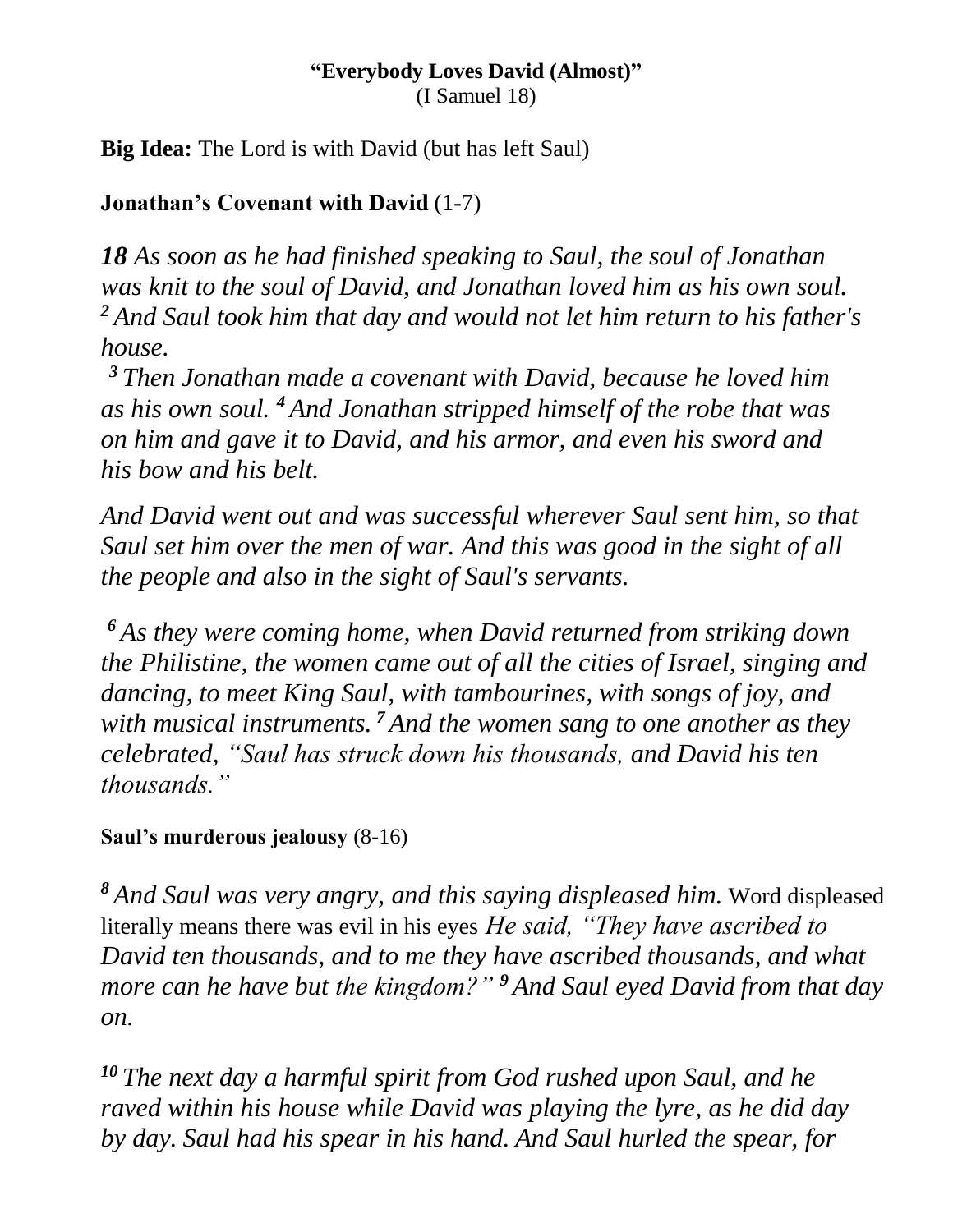*he thought, "I will pin David to the wall." But David evaded him twice.*

*<sup>12</sup> Saul was afraid of David because the LORD was with him but had departed from Saul. <sup>13</sup> So Saul removed him from his presence and made him a commander of a thousand. And he went out and came in before the people. <sup>14</sup> And David had success in all his undertakings, for the Lord was with him. <sup>15</sup> And when Saul saw that he had great success, he stood in fearful awe of him. <sup>16</sup> But all Israel and Judah loved David, for he went out and came in before them.*

#### **Saul's daughters** (17-30)

*<sup>17</sup> Then Saul said to David, "Here is my elder daughter Merab. I will give her to you for a wife. Only be valiant for me and fight the LORD's battles." For Saul thought, "Let not my hand be against him, but let the hand of the Philistines be against him." <sup>18</sup> And David said to Saul, "Who am I, and who are my relatives, my father's clan in Israel, that I should be son-in-law to the king?" <sup>19</sup> But at the time when Merab, Saul's daughter, should have been given to David, she was given to Adriel the Meholathite for a wife.*

*<sup>20</sup>Now Saul's daughter Michal loved David. And they told Saul, and the thing pleased him. Saul thought, "Let me give her to him, that she may be a snare for him and that the hand of the Philistines may be against him." Therefore Saul said to David a second time, "You shall now be my son-in-law."*

*<sup>22</sup> And Saul commanded his servants, "Speak to David in private and say, 'Behold, the king has delight in you, and all his servants love you. Now then become the king's son-in-law.'" <sup>23</sup> And Saul's servants spoke those words in the ears of David. And David said, "Does it seem to you a little thing to become the king's son-in-law, since I am a poor man and have no reputation?"*

*<sup>24</sup> And the servants of Saul told him, "Thus and so did David speak." <sup>25</sup> Then Saul* still scheming *said, "Thus shall you say to David, 'The king desires no bride-price* amount of \$ paid to the bride's family *except a hundred foreskins of the Philistines, that he may be avenged of the king's enemies.'" Now Saul thought to make David fall by the hand of the*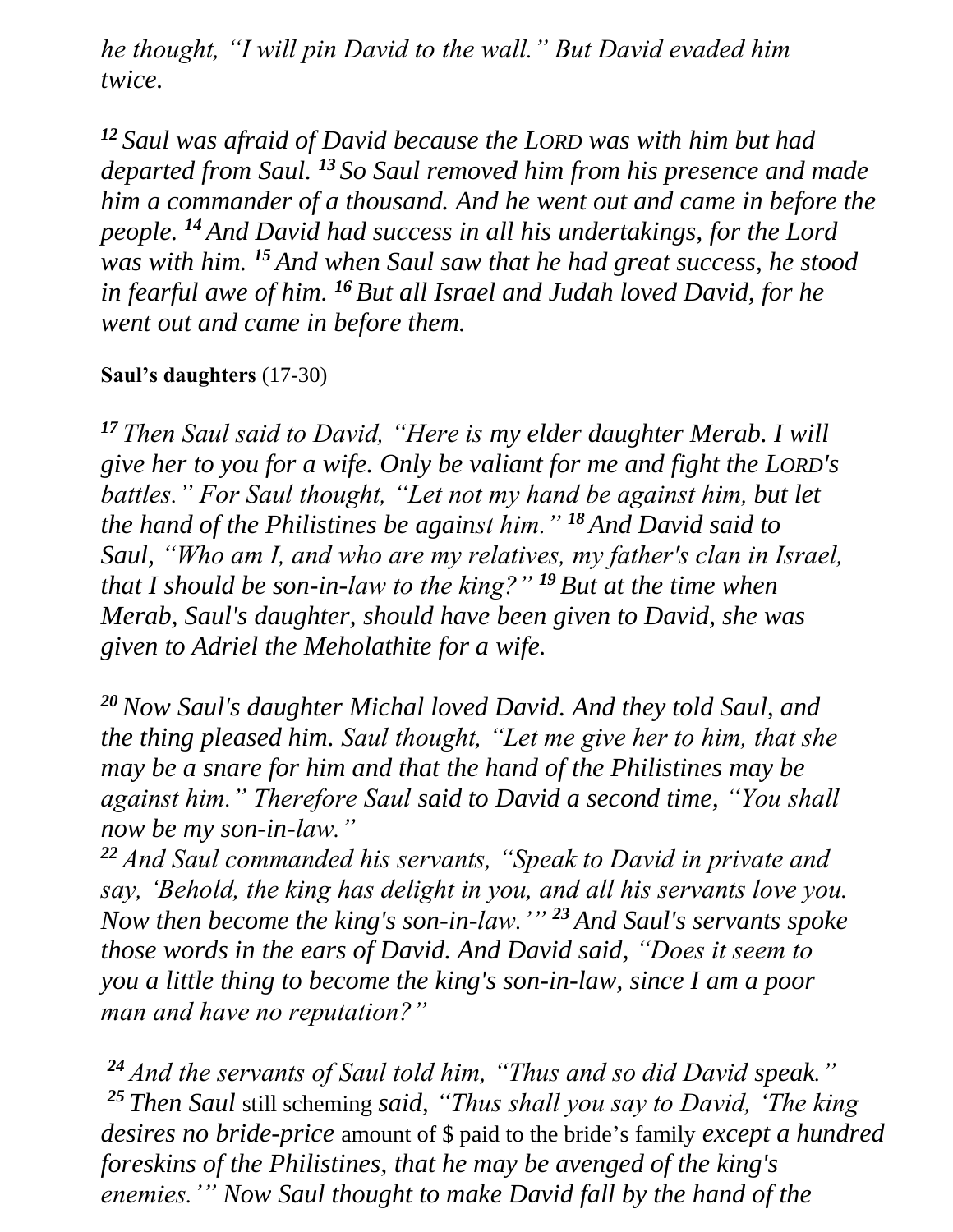*Philistines. <sup>26</sup> And when his servants told David these words, it pleased David well to be the king's son-in-law.*

*Before the time had expired, <sup>27</sup> David arose and went, along with his men, and killed two hundred of the Philistines. And David brought their foreskins, which were given in full number to the king, that he might become the king's son-in-law.* 

*And Saul gave him his daughter Michal for a wife. <sup>28</sup> But when Saul saw and knew that* third time *the LORD was with David, and that Michal, Saul's daughter, loved him, <sup>29</sup> Saul was even more afraid of David. So Saul was David's enemy continually.*

*<sup>30</sup> Then the commanders of the Philistines came out to battle, and as often as they came out David had more success than all the servants of Saul, so that his name was highly esteemed.*

# **Application**

Jealousy is ugly but loyalty is beautiful.

The reason David is so well liked is because the Lord is with him!

# **What does it mean that the Lord is with David?**

David is filled with the Holy Spirit.

David relies on God to give him victories against his enemies.

David relies on God to guide his steps, his decisions, and his interactions with others.

David experiences a closeness, an intimacy in his relationship with God.

*Here's the one thing I crave from God, the one thing I seek above all else: I want the privilege of living with him every moment in his house, finding the sweet loveliness of his face, filled with awe, delighting in his glory and grace. I want to live my life so close to him that he takes pleasure in my every prayer.* Ps 27:4 TPT

David can be honest with God about hard things.